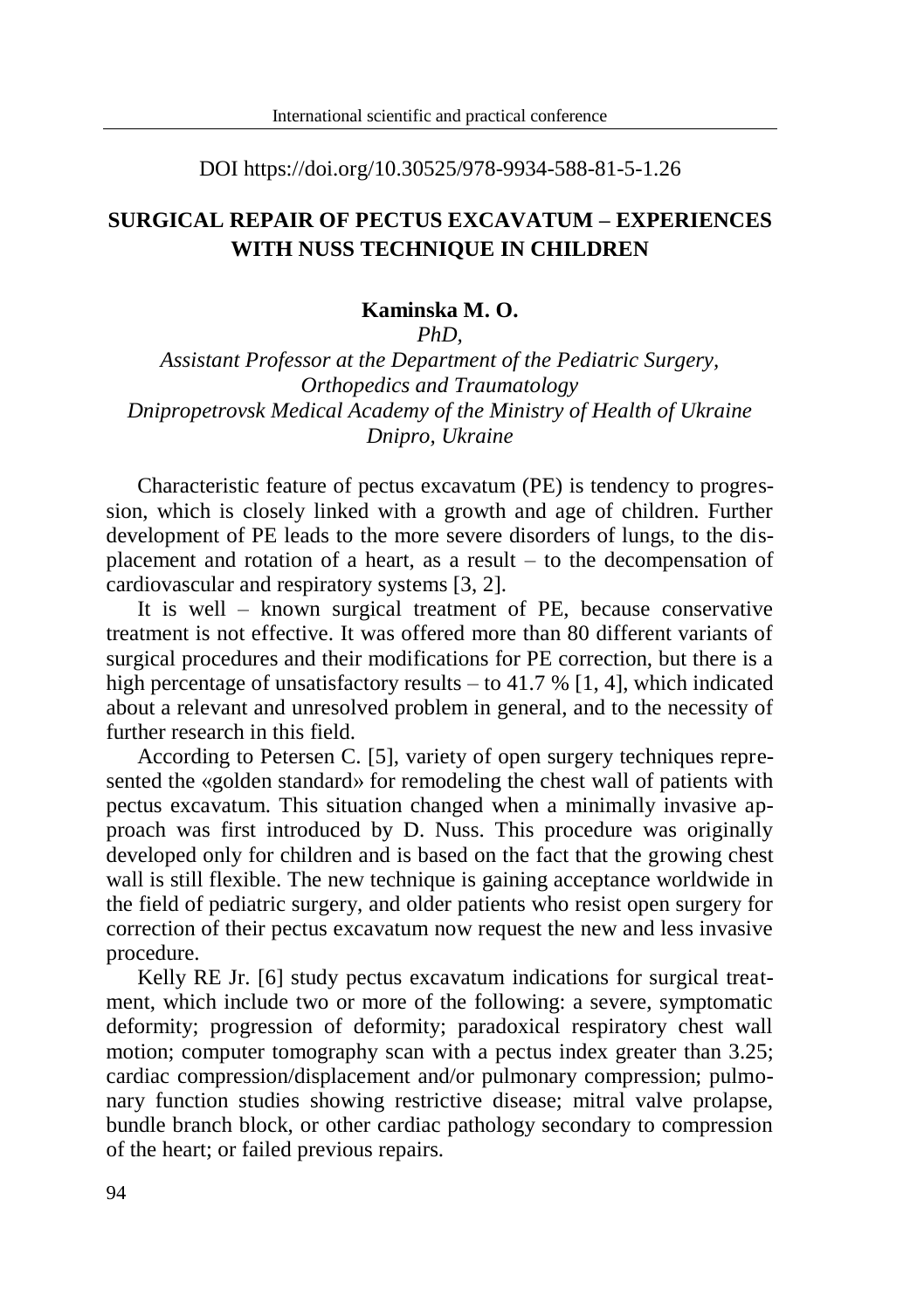Our research aimed to analyze results of the surgical treatment of PE at the children with using minimally invasive method of thoracoplasty.

Our observation and treatment covered 50 children with PE, aged from 4 to 17 years. There were 42 (84%) boys, 8 (16%) girls. Preoperative examination included conduction of the clinical laboratory tests, spirography, electrocardiography, echocardiography, X-ray chest examination in the frontal and lateral projections, computed tomography – by individual indicators. Conducted examination helped to identify ventilation and respiratory disfunctions in the lungs. According to the data of spirography, a lung capacity was decreased, and function of external respiration by restrictive or obstructive type was impaired among 71.43% of children. At the oldest age group of children was dominated restrictive type of the respiratory failure, primary, because of limiting the mobility of ribs, diaphragm and reducing volume of air. Significant changes were observed in the cardiovascular system on the ECG examination. It was revealed rhythm disturbance in a form of bradycardia and tachycardia at the 28 and 57% of children. Phenomenon of conduction disorders having 71.43% of patients in the form of atrioventricular and incomplete blockade in a right bundle of His, overload in the right side of heart. Echocardiography allows to specify morphological changes in the heart, in 52.38% of cases were observed a mitral valve prolapse. Radiologically was determined degree of deformation of the thorax, using index of Hizhitska. It was diagnosed  $\text{II stage}$  – 18 (36%) and III stage  $-32$  (64%). A computed tomography was performed in order to determine relative position of mediastinum to the sternocostal complex, and for purpose of assessment the brunch – pulmonary system.

In all cases was conducted a surgical treatment Nuss technique. Results of thoracoplasty by application method of D. Nuss were assessed in 50 patients. For the assessment of clinical efficiency of surgical treatment patients with PE we analyzed results in the early postoperative and remote periods (after removal of the metal constructions).

Results of surgical treatment in the early postoperative period were evaluated according to the intraoperative blood loss, duration of surgery, duration of anesthesia, narcotic analgesics, term of verticalization of the patients, presence of complications.

At the patients, operated by this technique, were not performed hemo– transfusions of the red blood cell and blood products. Intraoperative blood loss in the operated patients was varied from 50 to 80 ml during the skin incision and forming a space for conduction a plate and its fixation. Average duration of surgery was ranged from 60 to 110 minutes. Anesthesia was conducted with narcotic analgesics for 1-2 days and then with non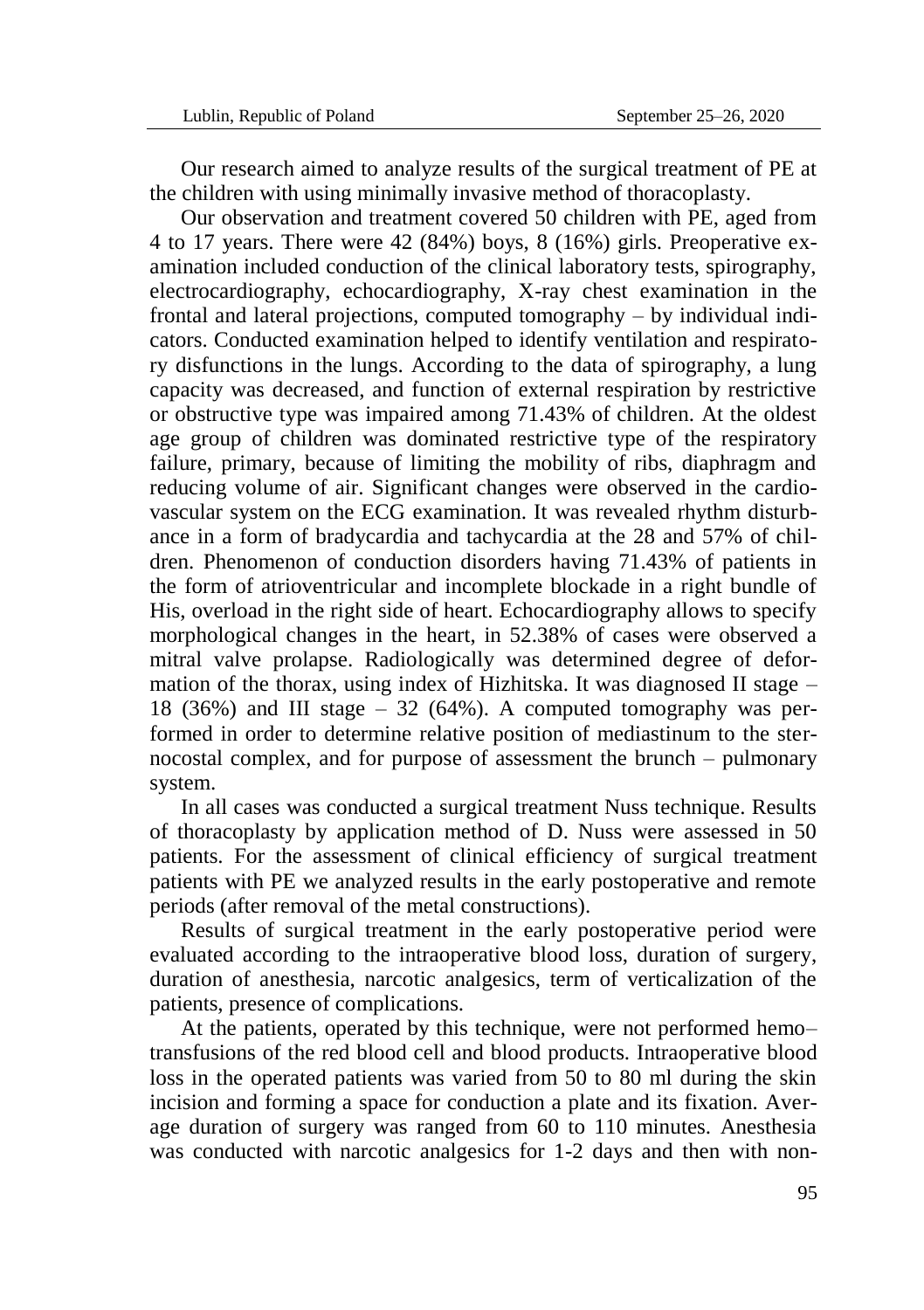narcotic analgesics for 5-7 days. Using of epidural anaesthesia improved at the 5 patients the analgesic effect. Catheter was removed on the  $2 - 3$  day. Majority of children were transferred to a vertical position, which allowed them to start walking on the 2nd day.

Among the complications at the early postoperative period were hemothorax and pneumothorax. Hemothorax was observed in 7 (23.8%) patients. In the ultrasonography was revealed on average 100 ml of fluid. In 2 (9.52%) cases were performed thoracocentesis as the passive drainage of pleural cavity, in 4 (19.04%) children was carrying out a pleural puncture. In one patient was developed an exudative plevritis and pericarditis, which were blocked by applying drainage of the pleural cavity and pericardium, a long-term antibiotic therapy.

In the long–term postoperative period at the 3 patients (14.28%) was appeared seromes in the region of postoperative wound on the right. Their elimination was carried out by excision of the pathologically changed tissues, imposition of the secondary sutures, antibiotic therapy.

To the complications in a long–term period was carried out instability of the implant. In 2 (9.52%) patients was observed shift of the metal construction, caused by its deformation in 1 month and after 1.5 months after surgery. The urgent patients was performed the surgery  $-$  it was removed a plate. In one case was conducted the surgery after 8 months without any complications. In the second case, from repeated operations declined, resulting in a relapse of the deformity. In the second case, a patient was not agreeing to the surgery, as the result we found out relapse of the given deformations. This case was related to the unsatisfactory results.

Long-term results of treatment have been traced in a period from 6 months to 4 years after surgery. We evaluated results of the surgery on the following criteria: good (deformation is eliminated completely, anthropometric indices correspond to the age, cosmetic result is satisfied the patient, functional studies do not reveal deviations from the norm); satisfactory (a partial recurrence of the deformation, the index of Hizhitska should not be less than 0.7, or curvature of the ribs, complaints on cosmetic defects are missing, or minimal, functional parameters are normal); unsatisfactory (complete relapse of the deformations, complaints on the cosmetic defect). At the research group of patients good results were obtained in 43 (86%) cases, satisfactory – in 6 (12%) cases, unsatisfactory – in 1 (2%) case.

Therefore, innovative thoracoplasty technique, which we conducted by the method of D. Nuss is the less traumatic, than traditional methods of treatment. It allows us to reduce duration of postoperative staying of patient in the hospital and obtain good cosmetic results. Analysis of postoperative complications and unsatisfactory results of treatment showed, that the giv